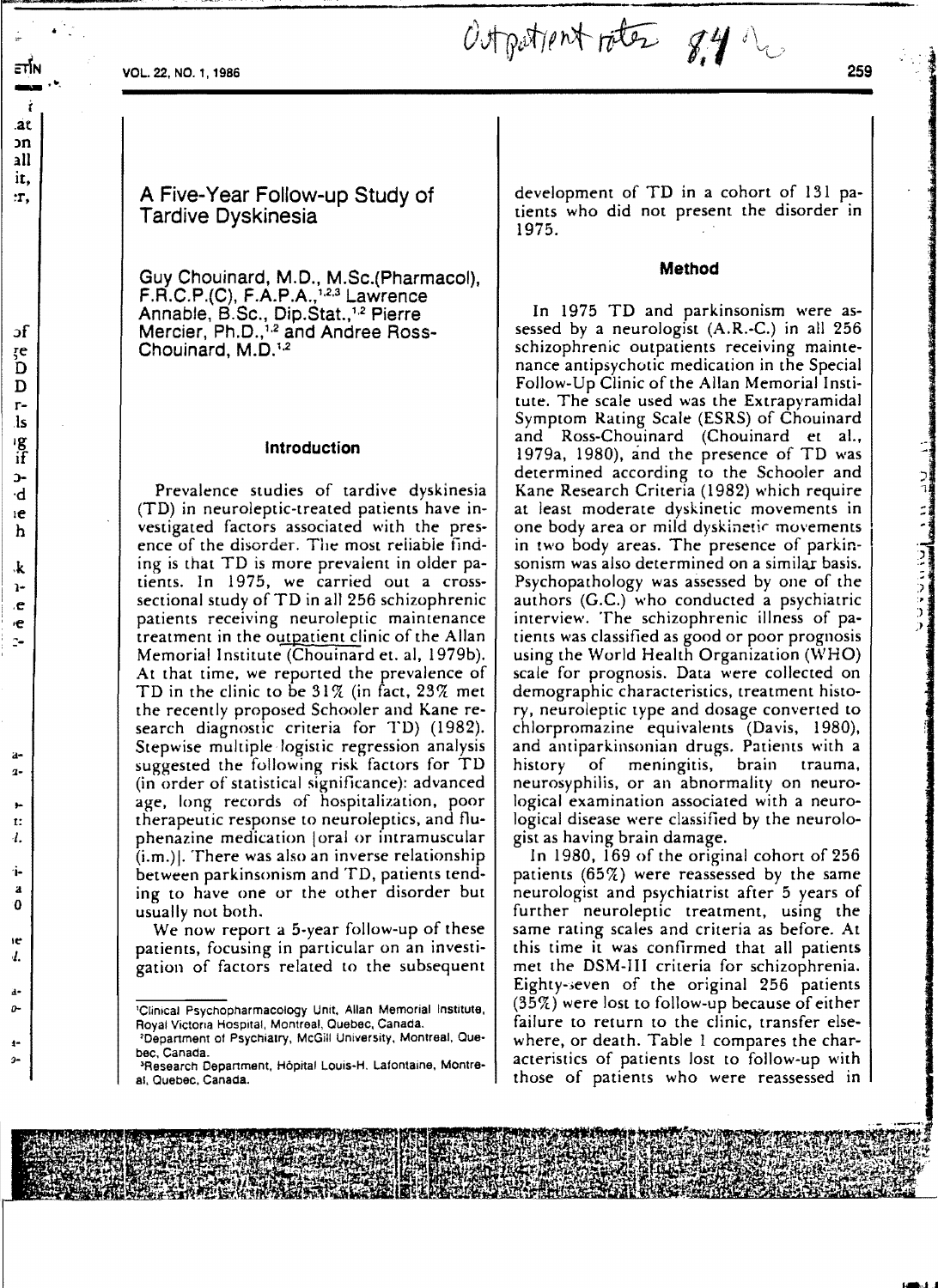## TABLE 1

|                                                     | Follow-up<br>Conon<br>$(N - 169)$ | LOSI IO<br>Follow-up<br>$(N - 87)$ | <b>Statistical</b><br>Significance<br>of Difference <sup>®</sup><br>p |
|-----------------------------------------------------|-----------------------------------|------------------------------------|-----------------------------------------------------------------------|
| Men/Women                                           | 83/86                             | 54/33                              | 0.07                                                                  |
| Age                                                 | 42 (23-67) <sup>*</sup>           | $39(19-63)^{o}$                    | 0.06                                                                  |
| Treatment duration (yrs)                            | $10.5(0.1-22)^{o}$                | $8.0(0.1-21)^{o}$                  | 0.001                                                                 |
| Dosage (CPZ equivalents)                            | 487 (15-4000) <sup>°</sup>        | 506 (0-5000) <sup>b</sup>          | 0.82                                                                  |
| Brain damage                                        | 25%                               | 14%                                | 0.05                                                                  |
| Neuroleptic type                                    |                                   |                                    |                                                                       |
| p.o. only                                           | 61%                               | 52%                                | 0.20                                                                  |
| i.m. only                                           | 18%                               | 18%                                | 0.96                                                                  |
| p.o. and i.m.                                       | 20%                               | 24%                                | 0.48                                                                  |
| Antiparkinsonian medication                         | 55%                               | 67%                                | 0.10                                                                  |
| Tardive dyskinesia (research criteria) <sup>c</sup> | 22%                               | 24%                                | 0.89                                                                  |
| Parkinsonism <sup>®</sup>                           | 33%                               | 44%                                | 0.13                                                                  |

## Patient Characteristics (1975): Differences Between Follow-up Cohort of Patients and Those Lost to Follow-up

Chi-square lest with Yates, correction for percentages, I test for means (two-sided).

\*Mean immimum-maximum)

'Schooler and Kane (1982).

\*At least two items with scores  $\geq$  2 or one item with score  $\geq$  3.

1980. Patients lost to follow-up were more likely to be male ( $p = 0.07$ ), younger (mean difference = 3 years,  $p = 0.06$ ), treated for a shorter period of time (mean difference  $= 2.5$ ) vears,  $p = 0.001$ , less likely to have brain damage ( $p = 0.05$ ), and more likely to be receiving antiparkinsonian medication  $(p = 0.10)$ . There were no significant differences between the two groups, however, with respect to prevalence of TD or parkinsonism in 1975.

#### TABLE<sub>2</sub>

### Patient Characteristics: Cohort of 131 Patients With No TD in 1975

|                    | 1975            |       | 1980          |
|--------------------|-----------------|-------|---------------|
| Men/Women          |                 | 61/70 |               |
| Age                | 40 (23-67)*     |       | 45 (27-72)*   |
| Duration of        |                 |       |               |
| treatment (yrs)    | $9.5(0.1-22)^*$ |       | 14 (4.4-26)*  |
| Dosage (mg/day     |                 |       |               |
| CPZ equivalents)   | 300 (15-4000)*  |       | 338 (6-4200)* |
| Poor schizophrenic |                 |       |               |
| prognosis          |                 | 72%   |               |
| Brain damage       |                 | 24%   |               |
| Neuroleptic type   |                 |       |               |
| p.o. only          | 66%             |       | 36%           |
| i.m. only          | 18%             |       | 60%           |
| p.o. and i.m.      | 16%             |       | 5%            |
| Antiparkinsonian   |                 |       |               |
| medication         | 53%             |       | 68%           |

\*Median (minimum - maximum)

The characteristics of the cohort of 131 patients who did not present TD in 1975 and who were reassessed in 1980 are shown in Table 2. During this period the policy in the clinic was to switch patients from daily oral (p.o.) neuroleptics to long-acting i.m. neuroleptics (mostly fluphenazine enanthate or decanoate) if feasible. Antiparkinsonian medication was prescribed only if necessary and not prophylactically. Polypharmacy was avoided as far as possible. The principal changes in treatment may be summarized as follows: 1) there was a switch from p.o. to i.m. medication in  $45\%$  of patients; 2) a reduction neuroleptic dosage (chlorpromazine in equivalents) (Davis, 1980) in 48% of patients;

### TABLE<sub>3</sub>

### Prevalence of TD and Parkinsonism in 1975 and 1980: Cohort of 169 Patients Assessed in 1975 and 1980

|                           |                                         | 1975<br>(Percent) | 1980<br>(Percent) |
|---------------------------|-----------------------------------------|-------------------|-------------------|
|                           | Tardive dyskinesia (research criteria)* | 22                | 44                |
| Men                       | $(N - 83)$                              | 27                | 43                |
| Women $(N = 86)$          |                                         | 19                | 45                |
| Parkinsonism <sup>®</sup> |                                         | 33                | 72                |
| Men                       | $(N - 83)$                              | 39                | 76                |
| Women $(N = 86)$          |                                         | 28                | 69                |

\*Schooler and Kane (1982).

"At least two items with scores a 2 or one item with score a3.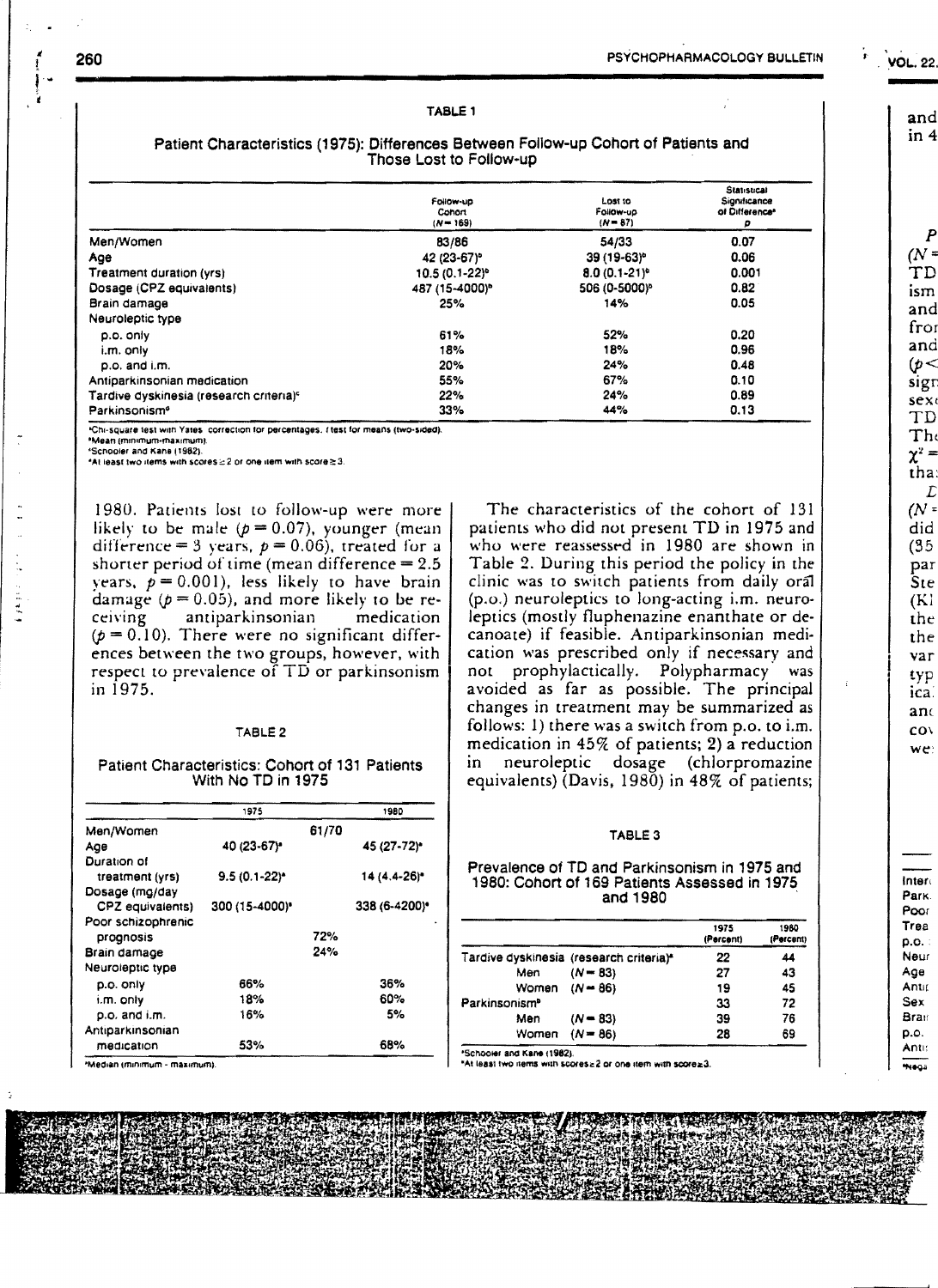and 3) an increase in antiparkinsonian dosage in 45% of patients.

## **Results**

*Prevalence of TD in all reassessed patients*   $(N = 169)$ . Table 3 shows the prevalence of TD (Schooler & Kane, 1982) and parkinsonism in the 169 patients assessed in both 1975 and 1980. The prevalence of TD increased from  $22\%$  to  $44\%$  ( $p < 0.001$ , McNemar's test) and that of parkinsonism from 33% to 72%  $(p<0.001$ , McNemar's test). There was no significant  $(p<0.05)$  difference between the sexes with respect to the prevalence of either TD or parkinsonism on either occasion. There was, however, a tendency  $(p<.10,$  $\chi^2$  = 3.65) for more parkinsonism in men than women in 1975, but not in 1980.

*Development of TD in reassessed patients*   $(N = 131)$ . In the cohort of 131 patients who did not present TD in 1975, 46 patients (35%) developed TD, while the prevalence of parkinsonism increased from  $32\%$  to  $71\%$ . Stepwise multiple logistic regression analysis (Kleinbaum et aI., 1982) was used to predict the development of TD (coded 0,1) during the period 1975 to 1980. The exploratory variables included for selection were of two types: those thought to be of possible etiological significance in the development of TD, and those known or suspected to uncover covert TD. The etiological variables included were: sex, age, duration of neuroleptic treatment (dichotomized and coded as follows:  $0 = 6$  yrs,  $1 = 5$  yrs), schizophrenic prognosis  $(0 = \text{good}, 1 = \text{poor})$ , brain damage  $(0 = none, 1 = present)$ , and parkinsonism score (1975); the uncovering or confounding variables were: reduction in neuroleptic dosage, switch from daily p.o. to long-acting i.m. neuroleptic (the uncovering mechanism may be through a decline in blood level at the end, of the injection interval when all patients were assessed), and an increase in antiparkinsonian dosage.

The model building strategy used was to start with all main effects in the model and then carry out forward selection to add any significant second-order product (i.e., interaction) terms (Kleinbaum et al., 1982). Second-order product terms were considered because we were unable to obtain a good fit with main effects only. An alpha level of 5% was used throughout. Because there were nine main effects and 36 second-order interaction terms as candidates for selection, this analysis should be regarded as exploratory, particularly where variables of marginal statistical significance were selected.

The results of the stepwise logistic regression analysis are shown in Table 4. Three main effects were significant at the 5% level: parkinsonism score (1975), poor schizophrenic prognosis, and treatment duration (>5 years). Also, two variables were significant at the 10% level: a switch from p.o. to i.m. medication and a neuroleptic dosage reduction. In addition to these main effects two interac-

| TABLE |  |
|-------|--|
|-------|--|

| Variables Related to Development of TD (1975–1980):            |  |
|----------------------------------------------------------------|--|
| Results of Stepwise Logistic Regression Analysis ( $N = 131$ ) |  |

| Variable                                 | Continuent | S.E. |       | p      |
|------------------------------------------|------------|------|-------|--------|
| intercept                                | $-5.07$    | 1.43 | 12.58 | 0.0004 |
| Parkinsonism score (1975)                | 0,13       | 0.06 | 4.68  | 0.03   |
| Poor schizophrenic prognosis             | 1.09       | 0.53 | 4.31  | 0.04   |
| <b>Treatment duration</b>                | 1.42       | 0.73 | 3.75  | 0.05   |
| p.o. to i.m. switch                      | 1.12       | 0.61 | 3.37  | 0.07   |
| Neuroleptic dosage reduction             | 0.80       | 0.45 | 3.18  | 0.07   |
| Age                                      | 0.03       | 0.02 | 1.33  | 0.25   |
| Antiparkinsonian dosage increase         | $-0.57$    | 0.54 | 1.11  | 0.29   |
| Sex                                      | 0.15       | 0.46 | 0.11  | 0.74   |
| Brain damage                             | $-0.01$    | 0.66 | 0.00  | 0.98   |
| p.o. to i.m. switch x parkinsonism score | $-0.23$    | 0.09 | 7.08  | 0.008  |
| Antipark, increase x brain damage        | 2.20       | 1.04 | 4.51  | 0.03   |

\*Negative coefficient indicates that effect of presence of both risk factors is less than sum of each main effect (lack of additivity)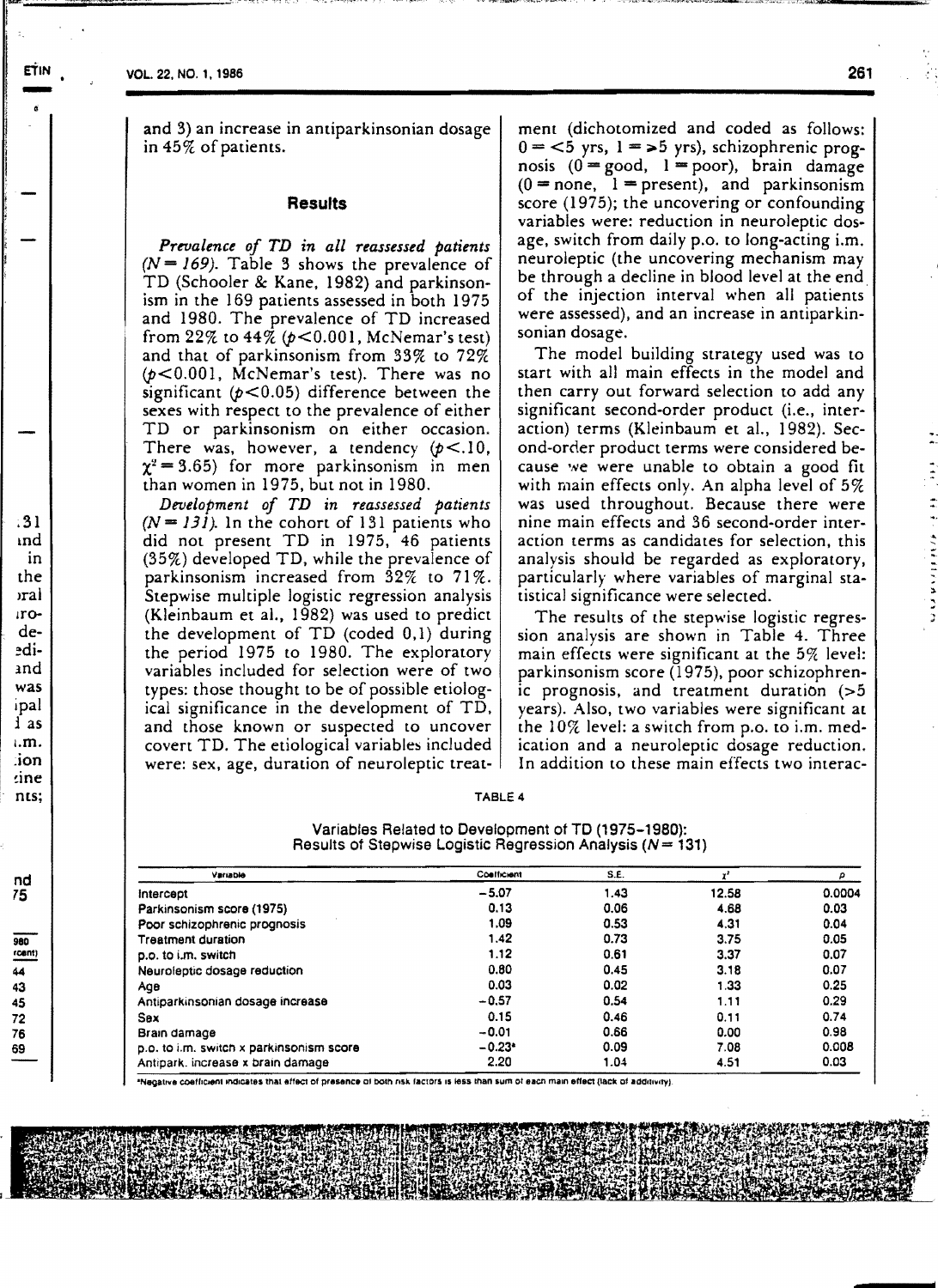262

 $(1980)$ 

ĵ0

|                                                             |       | TABLE 5                         |    |             |  |
|-------------------------------------------------------------|-------|---------------------------------|----|-------------|--|
| Predictive Ability of Multiple Logistic Regression<br>Model |       |                                 |    |             |  |
|                                                             |       | Predicted (1980)<br>No TD<br>TD |    |             |  |
|                                                             | No TD | 75                              | 10 | Total<br>85 |  |
| True                                                        | TD    | 23                              | 23 | 46          |  |

98

33

131

Sensitivity (true positives) = 50%

Total

Specificity (true negatives) = 88%

tion terms were added to the model: 1) that between the medication switch and parkinsonism score with a negative coefficient  $(p = 0.008)$ , indicating that the risk of TD with both factors present is less than the sum of their separate risks and, more specifically, that the patients most at risk for developing TD were those with high parkinsonism scores in 1975 who remained on the same medication type (either p.o. only or  $i.m.$ ) in 1980; and 2) that between an antiparkinsonian dosage increase and brain damage with a positive coefficient  $(p<0.05)$ , indicating that braindamaged patients were more vulnerable to the effect of antiparkinsonian increase. The effects of age and sex were not significant  $(p>0.10)$ , although it is worth noting that age and duration of treatment were correlated somewhat  $(r = 0.44, p < 0.001)$ . We examined the goodness-of-fit of this model by comparing the predicted cases  $(p>0.5)$  with the true cases of TD (Table 5): sensitivity (true positives) was  $50\%$  which is fair, and specificity (true negatives) was 88%, which is good.

Because the 1975 parkinsonism score appeared to be the best predictor of subsequent TD development, we repeated the stepwise logistic regression analysis including the change in parkinsonism score (1975 to 1980) as an additional variable. The results of this analysis were that the new variable, change in parkinsonism score, became the best predictor of TD development ( $p = 0.001$ ) with 1975 parkinsonism score second. The new model increased the sensitivity of prediction to 54% while the specificity remained at 88%.

Annual incidence rate of TD. The 5-year cumulative incidence rate of TD in the cohort of 131 patients who did not present TD at the 1975 assessment was  $35\%$  (46/131). This is equivalent to a mean annual incidence rate of 8.4% (Kleinbaum et al., 1982). However, this does not consider remissions (or misclassifications) among patients who presented TD in 1975 but not in 1980 of which there were 9/38 cases representing a 5-year cumulative remission rate of  $24\%$  or a mean annual remission rate of  $5.5\%$ . Thus the mean annual incidence rate of TD corrected for remissions was  $2.9\%$  .

# **Discussion**

These results suggest that three etiologic factors may be important in the development of TD. The presence of severe parkinsonism which cannot be suppressed by antiparkinsonian medication appeared to be a precursor of TD development. There was also evidence that worsening of parkinsonism was associated with TD development. Whereas in 1975 we observed an inverse relationship between parkinsonism and TD, in 1980 both disorders were commonly present simultaneously. During this interval the patients had both grown older and been exposed to more neuroleptic treatment, so that a more advanced stage of extrapyramidal movement disorder had probably been reached. One contribution to the changed relationship may have been the decrease in dopamine synthesis with aging, especially in male patients, as found in PET scan studies.

The second risk factor for TD was poor schizophrenic prognosis, which tends to confirm our earlier finding (Chouinard et al., 1979b) of an association between poor therapeutic response to neuroleptics and TD. Duration of neuroleptic treatment also appeared to be a risk factor with 5 to 10 years of exposure being a critical period. This finding has intuitive appeal but has not generally been substantiated in prevalence surveys. The correlation between treatment duration and age in the present population probably explains why we failed to find age an important predictor here, although it was the first variable selected in our 1975 prevalence survey (Chouinard et al., 1979b). Another factor to be considered is that these patients may constitute a special subgroup inasmuch as they were those patients in the clinic who did not present TD in 1975, despite presence of risk factors in some cases.

Ø١